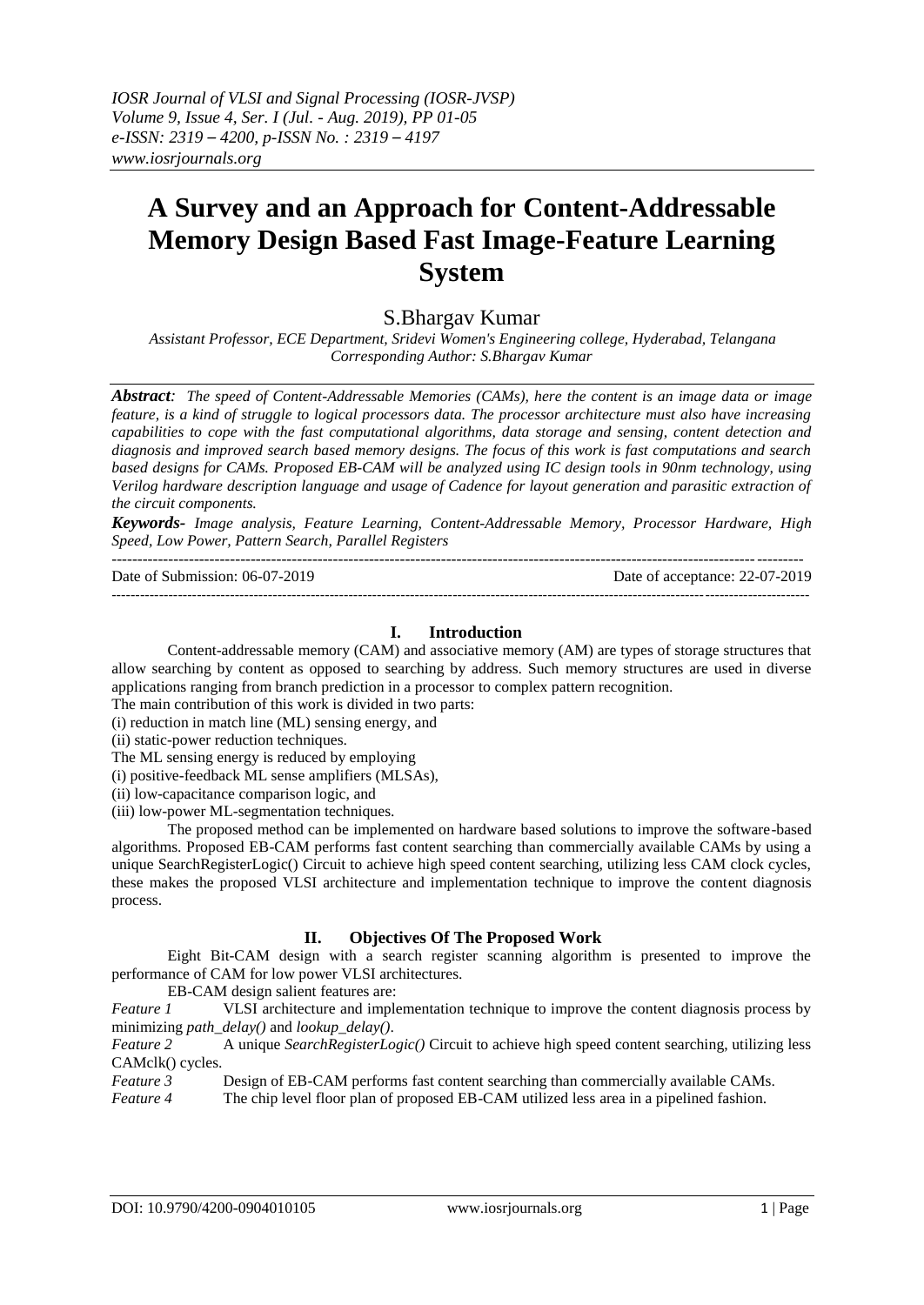## **A. Content Modeling :**

## **III. Proposed Methodology**

When a content is received by EB-CAM, to perform a gated clock division routing algorithm at every routing, content patterns were determined at every path based on the content size and capacity. The following steps shows the proposed content prediction procedure,

*Define* : C<sub>PR</sub> Content predicting

Allocate prefix or postfix 0's in the presence of any over or under bits of the Content Pattern result and move this content into 8 - bit search register,

For Path A and C perform high payload processing, utilizing the maximum high levels of EB-CAM registers performance,

For Path A and B perform high parallel processing, utilizing the maximum high density of EB-CAM throughput, and

For Path A, B and C perform high word content predicting in the manageable clock levels.

*Output :* Content Pattern predictions

These Content Pattern predictions were proceeded to parallel matching search register logic to perform patternof-random architecture, using  $P_{or}$  matching frames through  $S_{RL}$  diagnose method and Pattern Detection.

## **B. Parallel Matching Search Register Logic :**

The following steps shows the EB-CAM pattern-of-random architecture procedure

*Define* :  $P_{or}$  pattern-of-random and  $P_d$  Pattern Detection

*Analysis 01 :* Por

Perform content matching based on the Filter Actions set by  $P_{or}$ .

*Action : Negotiation with Presence :* In this approach, use of priority encoder is designed to detect the content arbitrary matching with the EB-CAM. This approach results in the reduction of worst case delays, in contrast reducing the power utilizations.

*Action : Negotiation with Absence :* In this approach, the content entries are non-pipelined to detect the longest matching entries with the EB-CAM. This approach results in lowering the computation delays, in contrast reducing the execution time of the algorithm

*Action : Presence :* In this approach, the content focus on frequency of matching table entry to list the corresponding number of repeated bit or watch matching is considered with the EB-CAM. This approach results in the efficient content scanning, resulting in sophisticated EB-CAM content matching.

*Output :* Content Loading and Content Word Retrieval

The performance of R*sr* is stated by Parallel Matching Search Register Logic. In this logic, the operations performed are *RegisterRead0(), RegisterRead1(), RegisterWrite0(), RegisterWrite1(), RegisterMatch0()* and *RegisterMatch1()*, which are tabulated in table 1,

| Operation               | RL       | WL.      | ML | ML | $R_{sr}$          | $S_{RL}$    |
|-------------------------|----------|----------|----|----|-------------------|-------------|
| RegisterRead0()         | $\Omega$ |          | 0  |    | $0 \rightarrow 1$ | $S_{RL}(1)$ |
| RegisterRead1()         |          | 0        |    |    | $1\rightarrow 0$  | $S_{RL}(0)$ |
| RegisterWriteO()        | $\Omega$ | $\Omega$ | 0  |    | wO                | s()         |
| <i>RegisterWrite1()</i> | $\Omega$ |          |    |    | $0 \rightarrow 1$ | $S_{RL}(1)$ |
| RegisterMatchO()        |          | $\theta$ | 0  |    | $1 \rightarrow 0$ | $S_{RL}(0)$ |
| RegisterMatchI()        |          |          |    |    | wl                | sT          |

**Table 1 :** Parallel Matching Search Register Logic procedure

## **C. Operation of Single Bit EB-CAM architecture**

For single cycle operation, as shown in figure 1, the process is

*Process 1* During the *Match\_Operation()*, search of EB-CAM for a match to an input *Search\_Content()* is performed. The output is *MTrue()* signal associated with associated *Match\_Valid()* with an encoded bus of one match EB-CAM cell.

*Process 2* During the *NonMatch\_Operation()*,search of EB-CAM for a match to an input *Search\_Content()* is performed. The output is *MFalse()* signal associated with associated *Match\_Valid()* with an encoded bus of one match EB-CAM cell.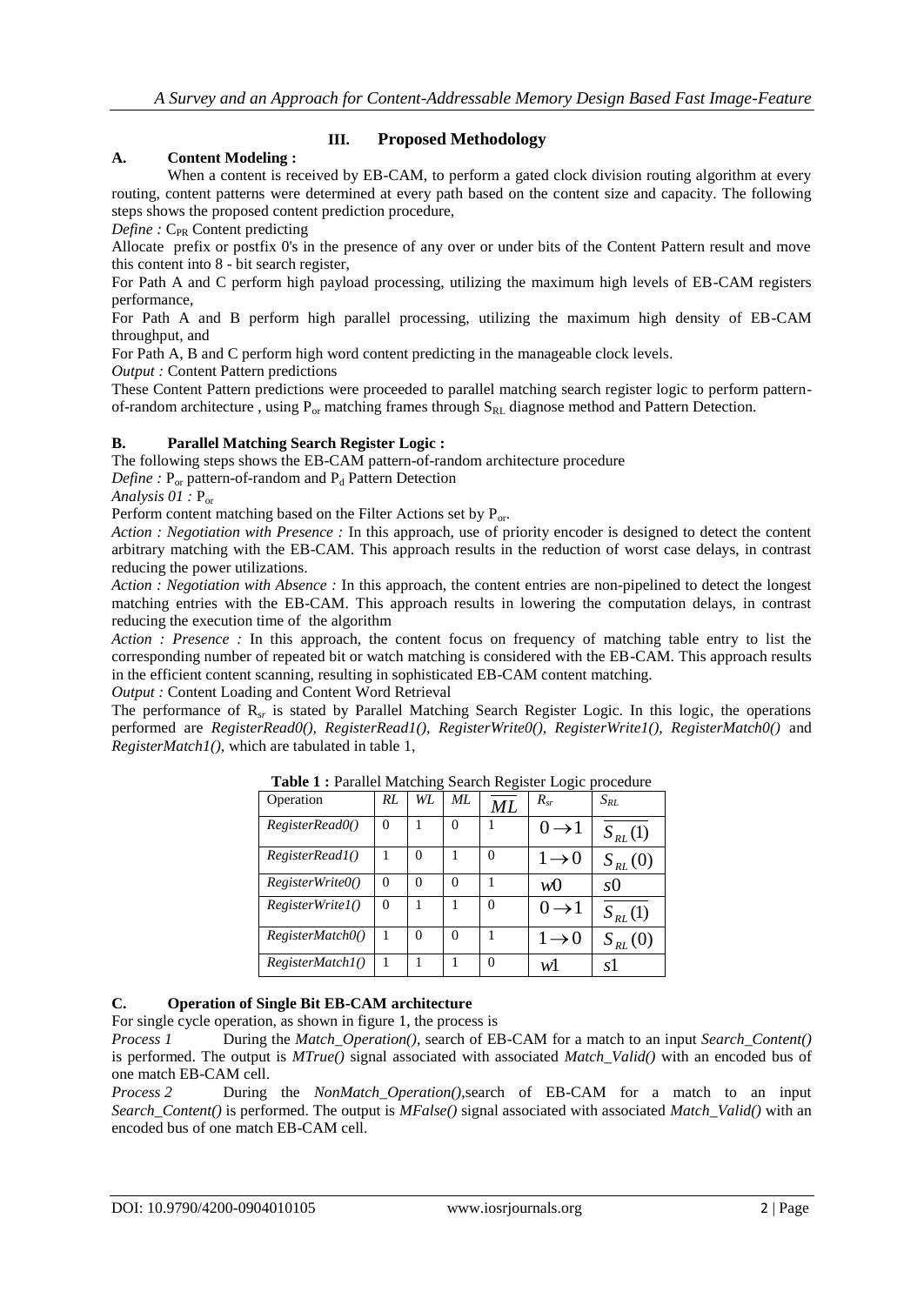

**Figure 1 :** Single Bit EB-CAM Architecture

## **D. Operating modes of Single Bit EB-CAM cell Design**

The proposed EB-CAM Cell for Single Bit Design is shown in figure 2. Single Bit Cell consists of three NMOS transistors, one PMOS transistors and two stacked capacitors. Four of the transistors are denoted by mw0, mw1, ms0, ms1. The stacked capacitors are used to store the charges of ms0 and ms1 transistor charges. The PMOS transistor ms1 drain is connected to  $V_{dd}$ : supply voltage and third NMOS transistor ms0

drain is connected to ground. Bit lines represented by *Bit* and *Bit* are supplied with the single-bit *Search\_Content()* are supplied with content for write and search operations. Word line (WL) access write access to each EB-CAM operation. The Match Line (ML) is accessed to read *Search\_Content()*



**Figure 2 :** Cell circuit diagram : Single Bit EB-CAM cell with stacked capacitor structure.

The modes of proposed EB-CAM Cell for *Search\_Content()* are shown in figure 3. During *MTrue()* operation, WL is activated for write operation, the date is written into ms0 and ms1 through mw0 and mw1.

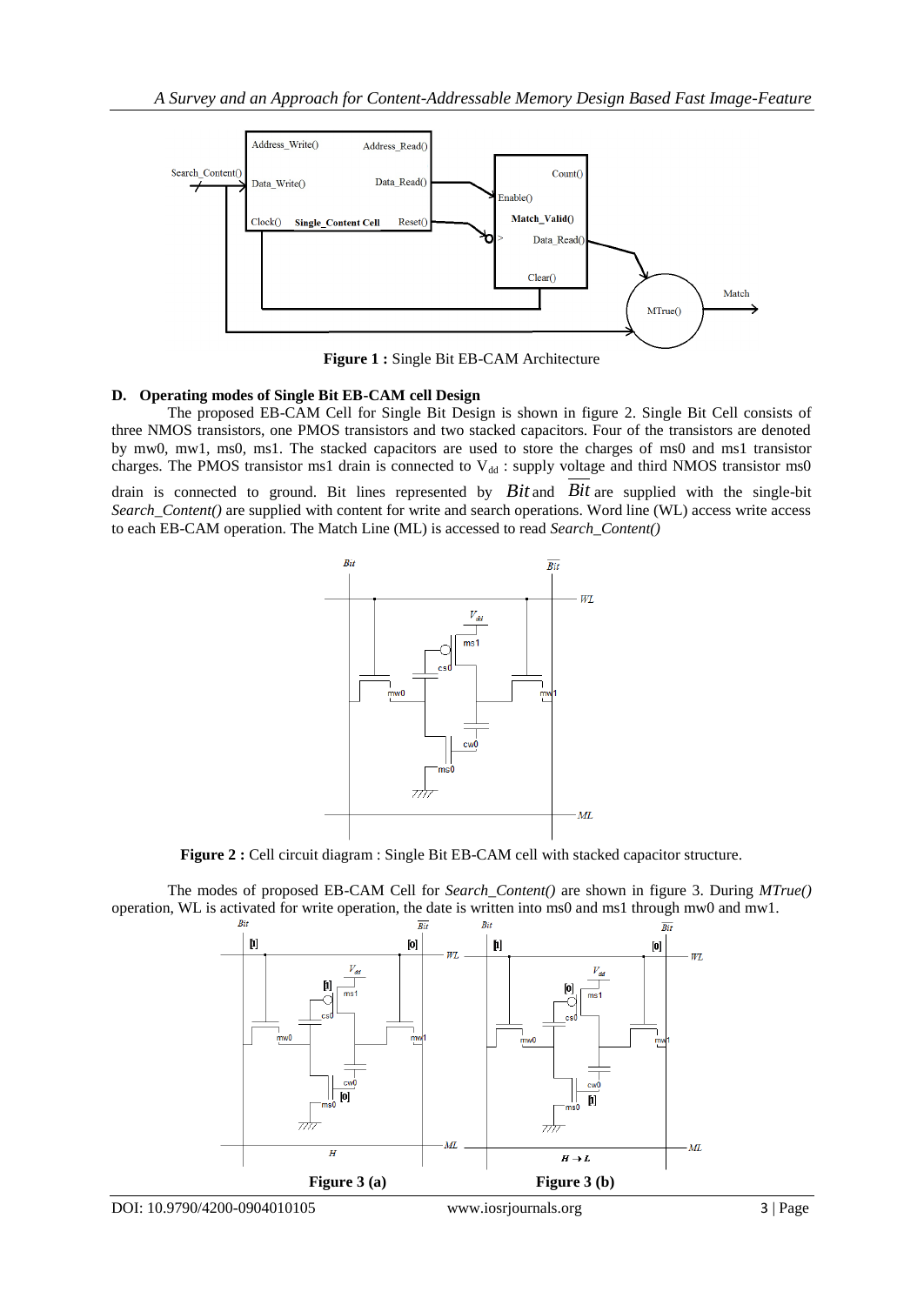

**Figure 3** *Search\_Content()* Single EB-CAM operations a) *MTrue()* operation, b) *Invalid multipleMatch\_Operation()*, c)*Valid multipleMatch\_Operation()* and d) *MFalse()* operation

The modes of content search operation is as follows:

*Mode 1* As shown in figure 3 a), if Bit, *Bit* and ML are charged to H with their respective proportional power supply and content, a *MTrue()* operation will made validated.

 $Mode 2$  As shown in figure 3 b), if Bit are charged with H and L, and ML is in varying intermediate level of discharging status, a Invalid *multipleMatch\_Operation()* operation will made validated.

*Mode 3* As shown in figure 3 c), if Bit and *Bit* are charged with L and H, and ML is in fixed level of discharging status, a Valid *multipleMatch\_Operation()* operation will made validated.

*Mode 4* As shown in figure 3 d), if Bit and *Bit* are charged to L with their respective proportional power supply and content, and ML is at complete discharging status, a *MFalse()* operation will made validated.

The discharging of Bit and *Bit* will drive the ML to a H position, during this state of operation, if any *Search\_Content()* is enabled, the Bit will get H level through ms0 and cw0 from ML line. Similarly if the Bit gets L level through ms0 and cw0, *Bit* will get charged to H and Bit will get charged to L, the content in memory will result in to out of bit lines.

## **IV. Results And Discussions**

EB-CAM is designed and simulated using IC design tools in 90nm technology. After designing EB-CAM at the architectural level, behavioural and functional verifications will be done using the Verilog hardware description language, with layout generation and parasitic extraction of the circuit components of all proposed EB-CAM using Cadence.

| $\blacksquare$         |                              |                           |                |                      |                |  |  |  |  |
|------------------------|------------------------------|---------------------------|----------------|----------------------|----------------|--|--|--|--|
|                        | Design                       |                           | Implementation | Performance          |                |  |  |  |  |
|                        | <b>Combinational Modules</b> | <b>Sequential Modules</b> | Device $(\%)$  | Max. Frequency (MHz) | Min.           |  |  |  |  |
|                        |                              |                           |                |                      | Cycle (ns)     |  |  |  |  |
| 512x8 Distributed RAM  | 2642                         | 2202                      | 61             | 181                  | $21.5$ (Write) |  |  |  |  |
|                        |                              |                           |                |                      | $35.2$ (Read)  |  |  |  |  |
| 1024x8 Distributed RAM | 5668                         | 4608                      | 102            | 228                  | $27.8$ (Write) |  |  |  |  |
|                        |                              |                           |                |                      | 925(Read)      |  |  |  |  |
| 2048x8 Distributed RAM | 11436                        | 9016                      | 202            | 384                  | 38.5(Write)    |  |  |  |  |
|                        |                              |                           |                |                      | 1,560(Read)    |  |  |  |  |

**Table 2 :** EB-CAM (2048-bit) Performance Statistics

|             | Power Consumption (For 3.5 ns search time) |          |          |                     |                    |           |             |                |               |  |
|-------------|--------------------------------------------|----------|----------|---------------------|--------------------|-----------|-------------|----------------|---------------|--|
|             | $V_{bias}$                                 | $V_{ML}$ | $I_{ML}$ | Current             | Voltage difference | $I_{ML}$  | %O          | $\%$           | $\frac{0}{0}$ |  |
|             |                                            |          |          | Source              | between $ML_H$ and | drop-     | (full match | Speed(full     | Energy/       |  |
|             |                                            |          |          | <b>Enabled Time</b> | $ML_{L}$           | off       | & miss      | match $&$ miss | Search        |  |
|             |                                            |          |          |                     |                    |           | match)      | match)         |               |  |
| 512x8       | $O -$                                      | 0.05V    | $2\mu$ A | .5ns                | $300 \text{ mV}$   | $2.5$ ns  | 62          | 48             | 60            |  |
| Distributed | 0.6V                                       |          |          |                     |                    |           |             |                |               |  |
| RAM         |                                            |          |          |                     |                    |           |             |                |               |  |
| 1024x8      | $O -$                                      | 0.45V    | 18.1     | $2.6$ ns            | $412 \text{ mV}$   | $19.5$ ns | 84          | 71             | 81            |  |

#### **Table 3 :** EB-CAM (2048-bit) Design Statistics